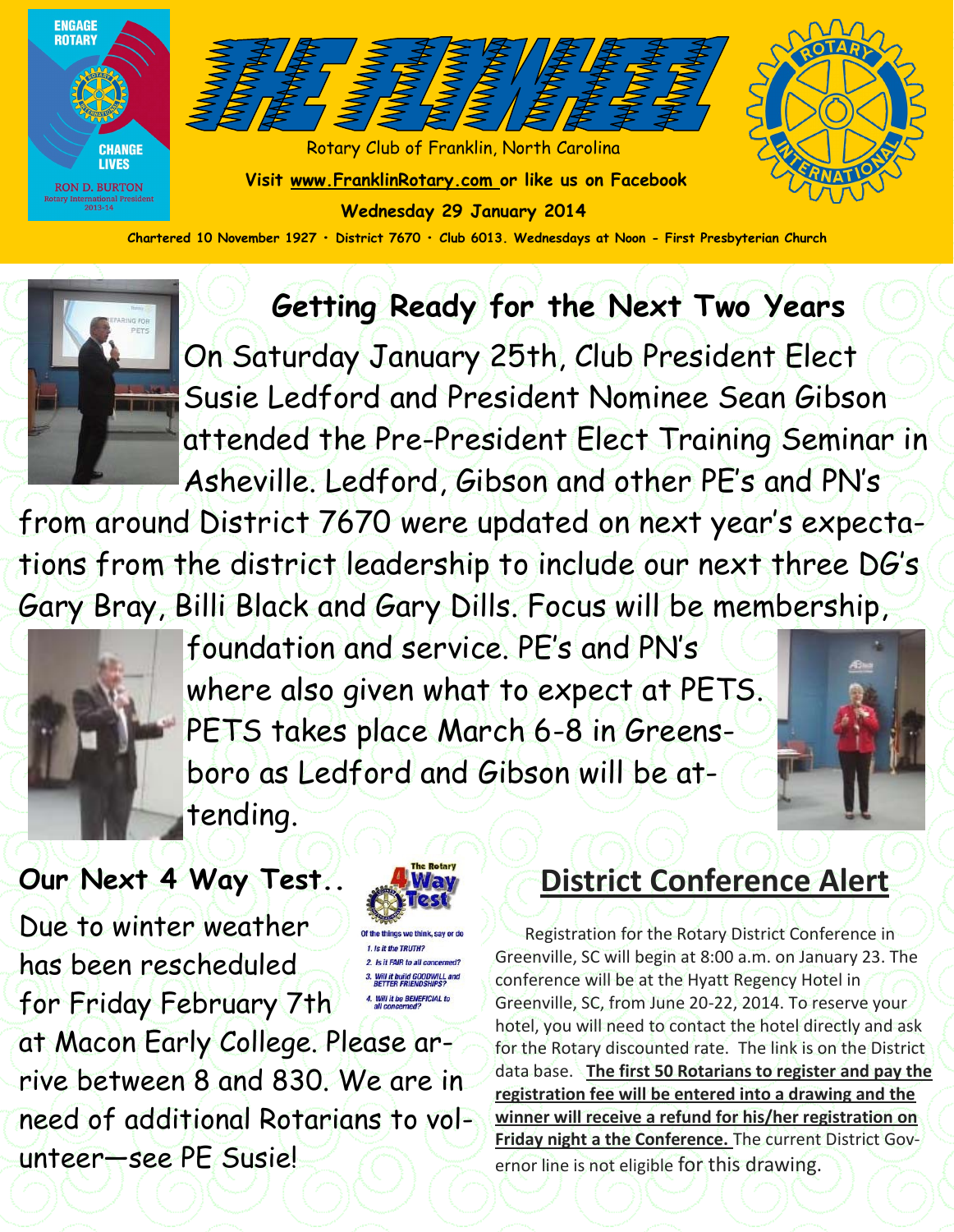

**Chartered 10 November 1927 • District 7670 • Club 6013. Wednesdays at Noon - First Presbyterian Church**



For the second week in a row our Club has been "snowed out"! Even though we did not get to have our 5th Wednesday social last evening, your board will plan a new event for sometime in February to make up for that!

Elsewhere in the Flywheel you'll see the first posting for two potential members. I am so pleased that our Club is growing by leaps and bounds! Someone asked me recently what was causing our Club to grow so rapidly. I can only think that it's the opportunities for service, to be able to give back to our community through the various projects that we do during the year, to interact with local business and professional persons of different backgrounds, and to be able to proudly say that "I'm a member of the #1 civic club in Franklin!" Think about your friends, family, and co-workers and if you feel any of them would make a good Rotarian, invite them to join us for lunch. After a couple of visits, check and see if the individual would be interested in joining our Club. Secretary Patsy has the membership forms!

With any luck at all, we'll meet next Wednesday at noon! Stay safe and stay warm.

#### **Membership Minute**

This is the 1st official posting for Bill Swift being proposed for membership by Fred Lindstrom and Derek Roland sponsored by Club Secretary Patsy Parker. If anyone has any questions or concerns see President Nancie or any board member.

#### **Troup 202 Needs Help!**

Scouting Troop 202 will be needing a permanent scout master after Chuck Williams completes the 3 months leading scout troop 202. The Troop is being re-chartered with 8 members and the club will be increasing their involvement and assistance to the troop in this and upcoming years and are looking for members to volunteer. See Mike Norris. The troop will hold their meetings at the Slagle Building and are planning a Reunion and Work Day to take care of some of the facility repairs that are needed. Volunteers will also be needed. If you are interested or know of someone interested see Past President Mike Norris

# Clayton's Corner

#### On Power Outages…

We had an outage at my place this morning and my PC, laptop, TV, DVD, iPad & my new surround sound music system were all shut down. Then I discovered that my iPhone battery was flat and to top it off it was raining outside, so I couldn't go fishing. I went into the kitchen to make coffee and then I remembered that this also needs power, so I talked with my wife for a few hours. She seems like a nice person!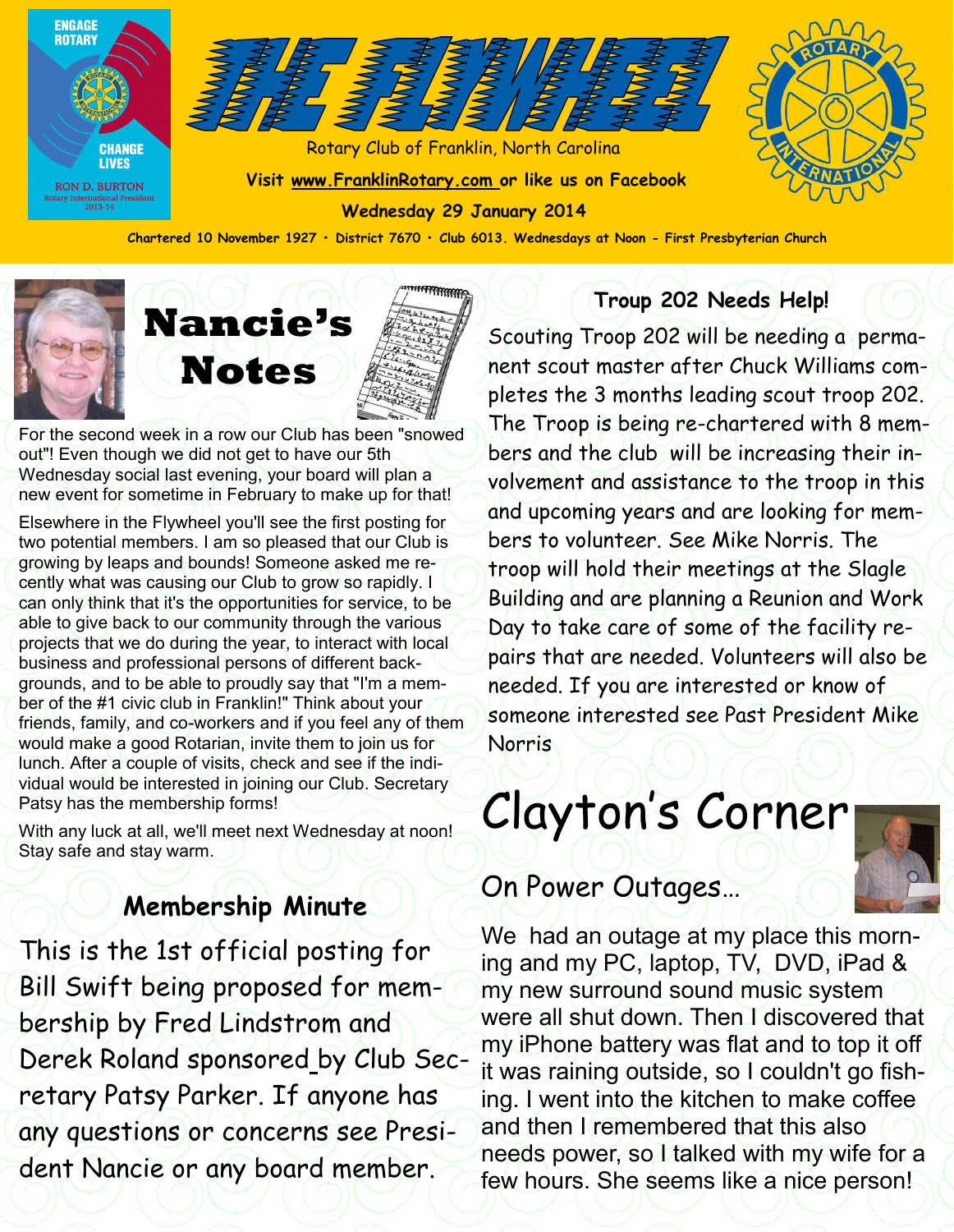

#### **February is World Peace and Understanding Month**

The month of February is significant to Rotary as it honors the first Rotary Meeting that took place on February 23rd, 1905. Rotary International has designated that day as World Peace and Understanding Month. As Rotarians we emphasize the understanding and goodwill as essentials for world peace. We should invite youth exchange students and or international scholars from nearby schools and universities to a meeting. Our annual Polio Plus drive also concludes during the month of February and it's a good time to talk about international community service projects, and even make a contact with a Rotary Club in another country. Some of the international projects that the Rotary Club of Franklin is involved in include Project Panama, Shelter box, Wheelchairs and the Group Study Exchange. If you have any questions about these projects please see club International co-directors Sandy Frazier or John Henning. Any questions about Polio Plus see club chair Fred Berger.

### **If You're Close..Lets Make a Deal**

Foundation Chair Jim Garner has Paul Harris points from several members that the Club will use to help a member obtain their Paul Harris Fellow or to help a member reach the next Paul Harris level . See Jim if you are inter-



ested in getting points to use towards your Paul Harris Fellow goal.

# **Upcoming Events**

5 Feb...Kenia Alverez Panama Update

7 Feb..4 Way Test at MEC (Rotarians arrive 8a-830) 11 Feb..Board Meeting Fat Buddies (5p fellowship/530p start) 12 Feb..Don Capaforte AF

15 Feb..Grant Management Seminar A-B tech Asheville 9a

**Next board meeting..**  Will be at Fat Buddies Tuesday February 11th at 5p with fellowship and 5:30p meeting start. If you need a makeup this is a great way to do so.